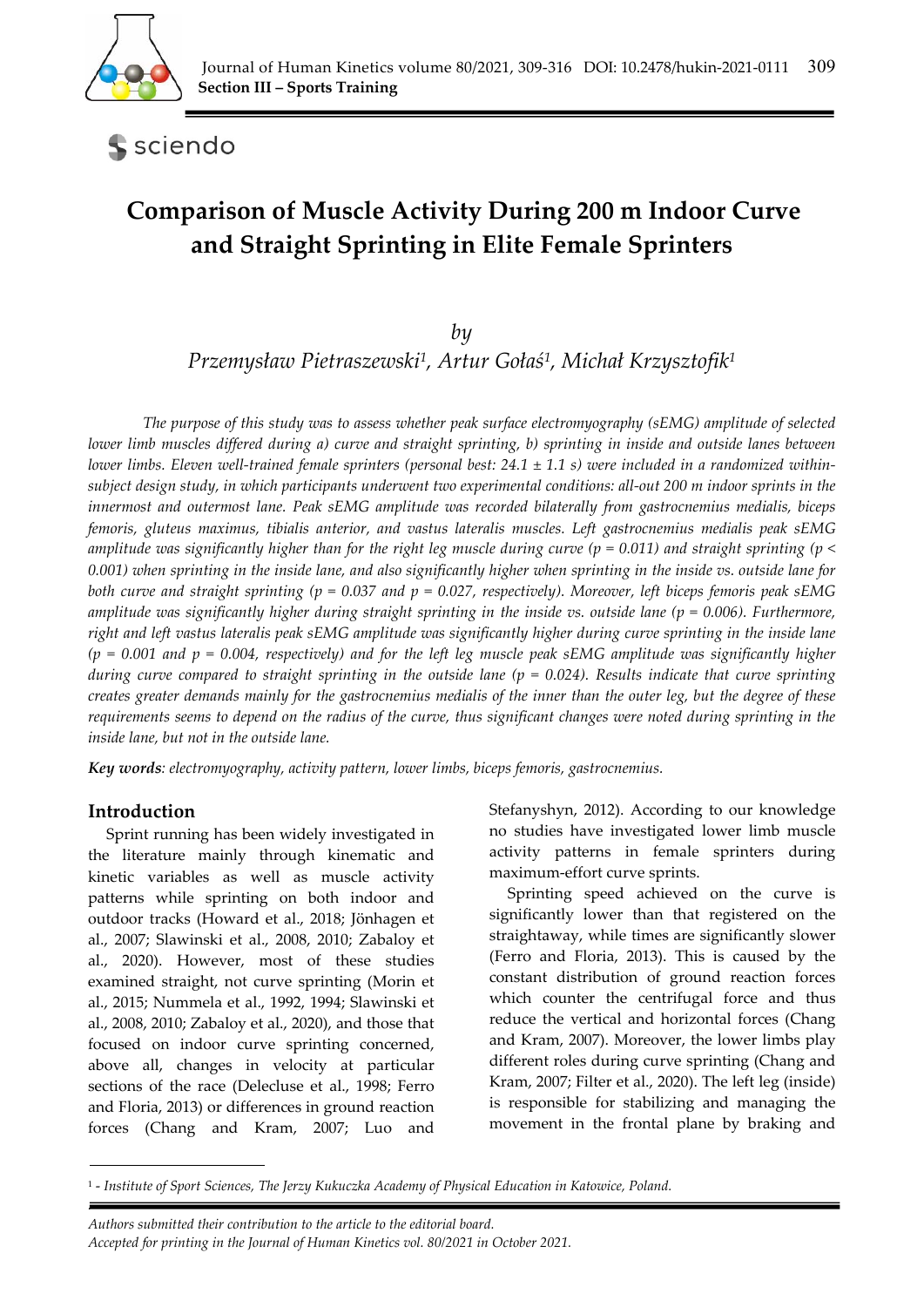changing direction, whereas the right leg (outside) has a propulsive role and supports control of the motion in the horizontal plane during curve sprinting (Alt et al., 2015; Chang and Kram, 2007). This was confirmed in one of the recent studies considering surface electromyography activity (sEMG) during curve sprinting (Filter et al., 2020). Filter et al. (2020) showed that peak sEMG amplitude significantly differed between the outside and inside legs during curve sprinting among soccer players. Those authors noticed a higher peak sEMG amplitude of *biceps femoris* and *gluteus medius* in the inside leg, while in the outside leg, higher activity was noted in the *semitendinosus* and *adductor* muscles. However, participants were semiprofessional soccer players and a distance of the curve was equal to 17 m with a radius of 9.15 m, while on standard indoor tracks the minimum inner edge radius equals 17.2 m (International Association of Athletics Federations, 2008). Considering the characteristic construction of the indoor track, these results cannot be transferred to the 200 m sprint. Moreover, due to the differences in the radius, a significant change could be expected in lower limb muscle activity between sprinting in the outermost and innermost lanes (Churchill et al., 2015; Delecluse et al., 1998; Quinn, 2009), unlike, for example, in only straight movement (Stastny et al., 2015). Taking into account that the 200 m sprint in the indoor track is divided into four alternating curves and straight sections (and the start is on the curve), the athlete must demonstrate the ability to smoothly change from straight to curve sprinting (Ferro and Floria, 2013). This emerges in the differences in patterns of muscle activity between straight and curve sprints in the innermost and outermost lanes, especially between the lower limbs. Therefore, there is a special need to separately analyze each section of indoor track races, as well as the influence of the following sections on each other, to enhance the ability to effectively sprint in curvilinear trajectories. This will expand the knowledge of coaches and athletes and in combination with the available literature, enhance sprint performance and indicate the directions for further research.

The purpose of this study was to assess whether peak sEMG amplitude of selected lower limb muscles (*gastrocnemius medialis, biceps femoris,* 

*gluteus maximus, tibialis anterior, vastus lateralis*) differed during sprinting in a) a curve and a straightaway, b) an inside and an outside lane between lower limbs. It was hypothesized that the peak sEMG amplitude of all studied lower limb muscles would be higher in the left (inside) than the right leg (outside) during curve sprinting, and the magnitude of this difference would depend on the assigned lane. Additionally, it was expected that a higher peak sEMG amplitude would be recorded during curve compared to straight sprinting.

# **Methods**

## *Participants*

Eleven well-trained female sprinters participated in the study (age:  $21 \pm 4$  yrs; body mass:  $47 \pm 5$  kg; body height:  $161 \pm 7$  cm; 200 m personal best:  $24.1 \pm 1.1$  s). Athletes were in the pre-season phase of the season. The inclusion criteria were as follows: i) free from neuromuscular and musculoskeletal disorders as well as self-described satisfactory health status, ii) national team members for at least 2 years, iii) competing at national and international levels in the two previous seasons. All athletes were informed about the objectives and potential risks of the study before providing their written informed consent for participation. They were asked to maintain their normal dietary and sleep habits throughout the study and not to use any supplements or stimulants for 24 h prior to the testing session. The study received the approval of the Bioethical Committee of the Academy of Physical Education in Katowice (3/2021) and was performed according to the ethical standards of the Declaration of Helsinki, 2013.

## *Experimental sessions*

This was a cross-sectional comparative study of running performance during the first curve and straightaway section of a 200 m indoor sprint between inside and outside lanes. The evaluations were carried out over three trials with a day of rest separating each session (Saturday, Monday and Wednesday) on an indoor synthetic four lanes track with IAAF certification (Certified Facility by World Athletics as Class 2). To avoid the influence of circadian rhythm on performance, both trials were performed at the same time of the day (between 9:00 and 11:00 a.m.). All sessions were preceded by a standardized, sprint specific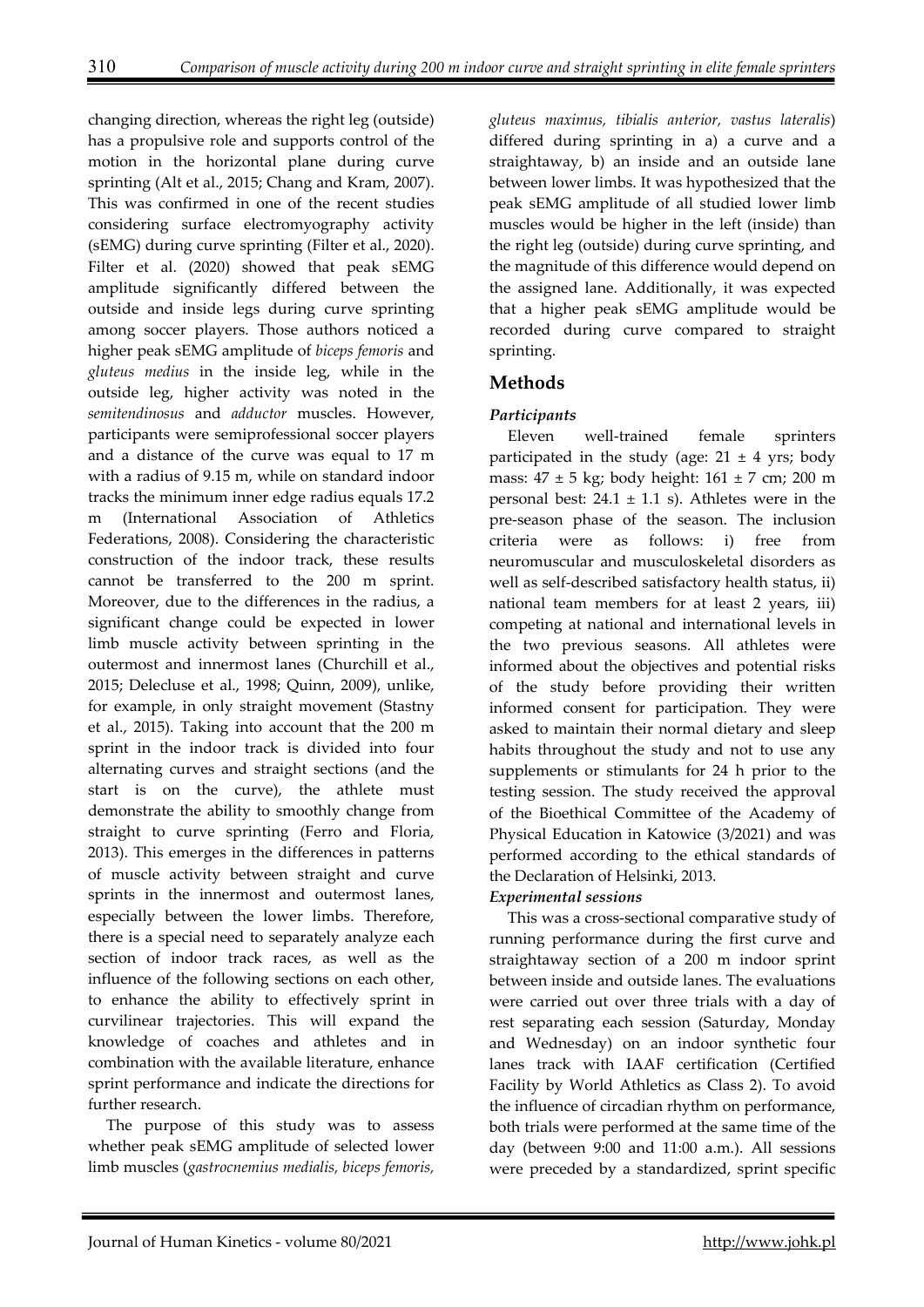warm-up that was consistent with participants' normal training habits. During the familiarization session, each participant performed one run in the inside and the outside lane (in independently chosen order) with sEMG electrodes to exclude their influence on the quality of the run. Each experimental session consisted of two all-out sprints from a crouched start, with a 10-min rest interval in between. The test protocol for each day was identical, except for the lane in which the athlete sprinted (inside -  $1<sup>st</sup>$  or outside -  $4<sup>th</sup>$  lane). In both situations the 0- to 50-m section was considered as a curve, while the 50- to 100-m section as a straightaway. The radius of the curve of the inside lane was 17.2 m and of the outside lane it was 20.86 m. The order of the sprints was randomized. Participants used their track spikes during the sprint evaluations.

#### *Electromyographic measurements procedure*

The sEMG data were recorded bilaterally from the *gastrocnemius medialis, biceps femoris, gluteus maximus, tibialis anterior,* and *vastus lateralis.* After the warm-up, all participants performed three repetitions of 5 s maximal voluntary isometric contractions with a 1 min rest interval as described in Table 1. The eight-channel Noraxon TeleMyo 2400 Wireless system (Noraxon USA Inc., Scottsdale, AZ; 1500 Hz) was used for measurements and analysis of biopotentials from the studied muscles. After preparing the skin (skin overlaying the muscle belly was shaved, abraded and washed with alcohol), the electrodes (11 mm contact diameter and a 2 cm center-tocenter distance) were placed along the presumed direction of the underlying muscle fibers according to the recommendations of SENIAM (Hermens et al., 2000) (Table 1). To ensure repeated electrode replacement between the experimental sessions, the locations were marked with a waterproof marker. Participants were instructed not to wash the markings off between particular sessions. The sEMG signals were demeaned, bandpass filtered between 8 and 450 Hz using a Butterworth 4<sup>th</sup> order recursive filter and subjected to a moving 100 ms root-meansquare (RMS) window and were normalized to the peak sEMG amplitude during the MVIC test to be expressed as a percentage of MVIC (%MVIC). The sEMG data were based on the average of the peak sEMG amplitude recorded across the trials for each muscle (Besomi et al., 2020).

#### *Statistical analysis*

All statistical analyses were performed using SPSS (version 25.0; SPSS, Inc., Chicago, IL, USA). Results were expressed as means with standard deviations. Reliability was explored using intraclass correlation coefficients (ICCs) from the two-way mixed model for single measures and representing absolute agreement. ICCs were interpreted as poor (< 0.50), moderate (0.50–0.75), good (0.75–0.90), and excellent (>0.90) (Koo and Li, 2016). The Shapiro-Wilk test was used to verify the normality of the sample data. Differences in %MVIC between the conditions were examined using repeated measures three-way ANOVA (2 conditions (outside vs. inside) × 2 paths (curve - CRV vs. straight - STR) × 2 side (right vs. left)). An independent analysis was performed for each muscle. Effect sizes for main effects and interactions were determined by partial eta squared (η2). Partial eta squared values were classified as small (0.01 to 0.059), moderate (0.06 to 0.137) and large (>0.137). Post hoc comparisons using the Bonferroni correction were conducted to locate the differences between mean values when a main effect or interaction was found. For pairwise comparisons, effect sizes were determined by Hedges g which was interpreted as ≤0.20 small, 0.21-0.8 medium, and >0.80 as large. Statistical significance was set at *p* < 0.05.

## **Results**

The changes in sEMG activity of the posterior and anterior thigh muscles are shown in Tables 2 and 3. The within-day ICC for normalized sEMG amplitude data from the studied muscles over the three MVIC trials ranged between 0.83 and 0.92. The normalized sEMG amplitude data from the studied muscles over the two inside lane trials ranged between 0.77 and 0.89, while for the outside lane trials they ranged between 0.78 and 0.92.

## *Gastrocnemius Medialis*

The 3-way ANOVA revealed a significant condition  $\times$  side interaction ( $p < 0.0001$ ;  $\eta^2 = 0.732$ ). Post-hoc tests for interaction indicated a significantly higher left *gastrocnemius medialis* peak sEMG amplitude compared to the right leg muscle during the CRV ( $p = 0.011$ ,  $g = 1.08$ ) and the STR  $(p < 0.001, g = 1.57)$  when sprinting in the inside lane. In addition, there was a significantly higher left *gastrocnemius medialis* peak sEMG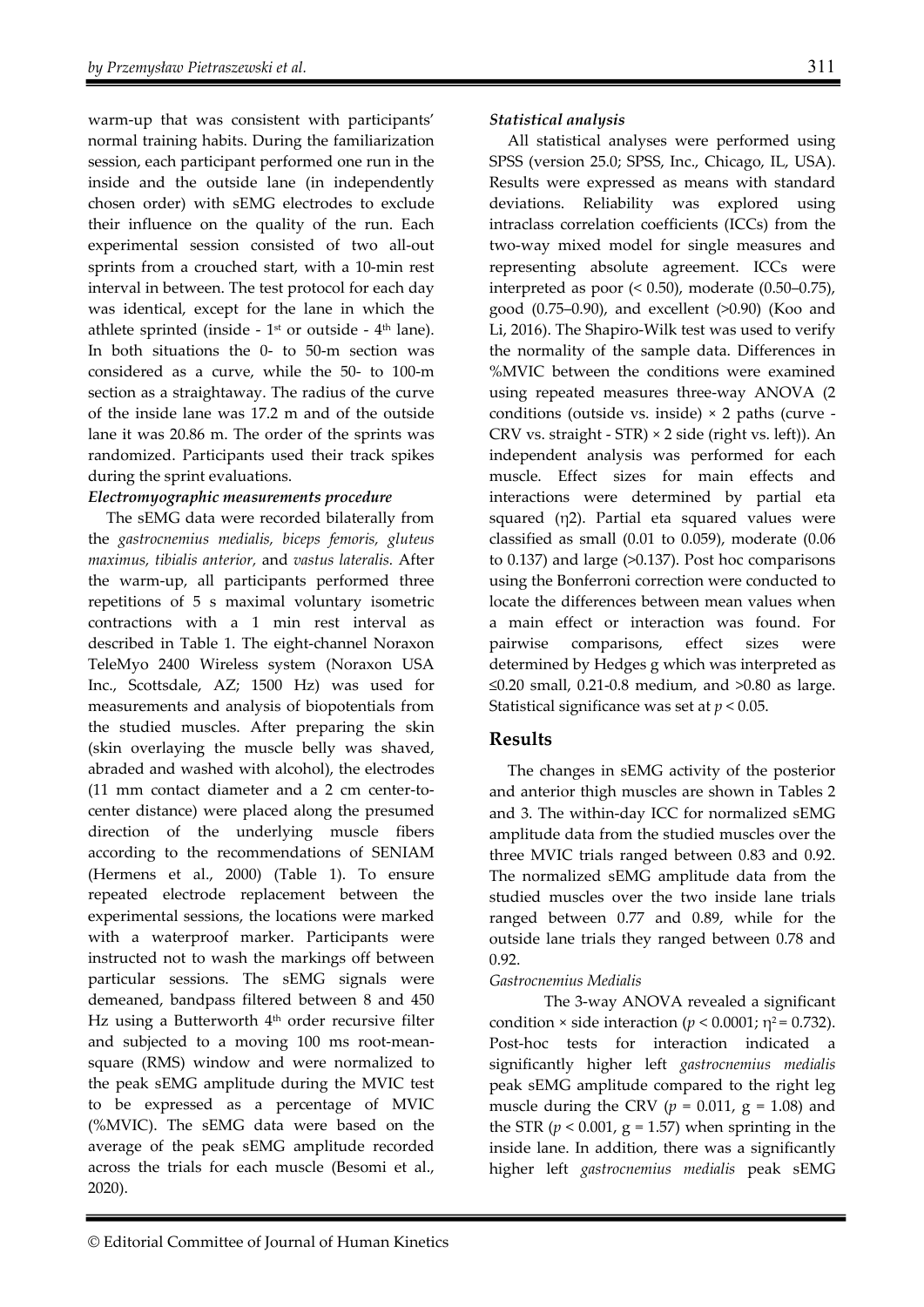amplitude when sprinting in the inside vs. the outside lane for both CRV and STR ( $p = 0.037$ ,  $g =$ 0.93; and  $p = 0.027$ ,  $g = 1.19$ ; respectively).

# *Biceps Femoris*

The 3-way ANOVA showed a significant condition  $\times$  path interaction ( $p = 0.01$ ,  $\eta^2 = 0.501$ ). Post-hoc tests for the interaction indicated a significantly higher left *biceps femoris* peak sEMG amplitude when sprinting in the inside vs. the outside lane ( $p = 0.006$ ,  $g = 0.48$ ).

#### *Gluteus Maximus*

The 3-way ANOVA did not show any significant interactions nor main effects for the *gluteus maximus* muscle.

#### *Tibialis Anterior*

The 3-way ANOVA did not show any significant interactions nor main effects for the *tibialis anterior* muscle.

## *Vastus Lateralis*

The 3-way ANOVA did not show any significant interactions, but a main effect of the path ( $p < 0.0001$ ,  $\eta^2 = 0.753$ ). Post-hoc tests for the main effect of the path indicated a significantly higher right and left *vastus lateralis* peak sEMG amplitude during the CRV when sprinting in the inside lane ( $p = 0.001$ ,  $g = 0.67$  and  $p = 0.004$ ,  $g =$ 0.48, respectively) and left *vastus lateralis* peak sEMG amplitude during the CRV when sprinting on the outside lane (p=0.024, g=0.26) in comparison to STR.

#### **Table 1**

*Characteristics of electrode placement and maximal voluntary isometric contraction tests for each studied muscle group.*

| <b>Muscle Group</b>      | Electrode placement                    | <b>MVIC Description</b>                           |
|--------------------------|----------------------------------------|---------------------------------------------------|
| <b>Gastrocnemius</b>     | on the most prominent bulge of the     | Lying on the belly with the face down, the        |
| medialis                 | muscle                                 | knee extended and the foot projecting over        |
|                          |                                        | the end of the table. Plantar flexion of the foot |
|                          |                                        | with emphasis on pulling the heel upward          |
|                          |                                        | more than pushing the forefoot downward.          |
|                          |                                        | For maximum pressure in this position, it is      |
|                          |                                        | necessary to apply pressure against the           |
|                          |                                        | forefoot as well as against the calcaneus.        |
| <b>Biceps femoris</b>    | at 50% of the line between the ischial | Lying on the belly with the face down with        |
|                          | tuberosity and the lateral epicondyle  | the thigh down on the table and the knees         |
|                          | of the tibia                           | flexed (to less than 90 degrees) with the thigh   |
|                          |                                        | in slight lateral rotation and the leg in slight  |
|                          |                                        | lateral rotation with respect to the thigh.       |
|                          |                                        | Press against the leg proximal to the ankle in    |
|                          |                                        | the direction of knee extension.                  |
| Gluteus maximus          | at 50% of the line between the sacral  | Prone position, lying down on a table. Lifting    |
|                          | vertebrae and the greater trochanter   | the entire leg against manual resistance.         |
| <b>Tibialis anterior</b> | at 1/3 of the line between the tip of  | In the supine position. Support the leg just      |
|                          | the fibula and the tip of the medial   | above the ankle joint with the ankle joint in     |
|                          | malleolus                              | dorsiflexion and the foot in inversion without    |
|                          |                                        | extension of the great toe. Apply pressure        |
|                          |                                        | against the medial side, dorsal surface of the    |
|                          |                                        | foot in the direction of plantar flexion of the   |
|                          |                                        | ankle joint and eversion of the foot.             |
| Vastus lateralis         | at 2/3 of the line from the anterior   | Sitting on a table with the knees in slight       |
|                          | spina iliaca superior to the lateral   | flexion and the upper body slightly bent          |
|                          | side of the patella                    | backward. Extend the knee without rotating        |
|                          |                                        | the thigh while applying pressure against the     |
|                          |                                        | leg above the ankle in the direction of flexion.  |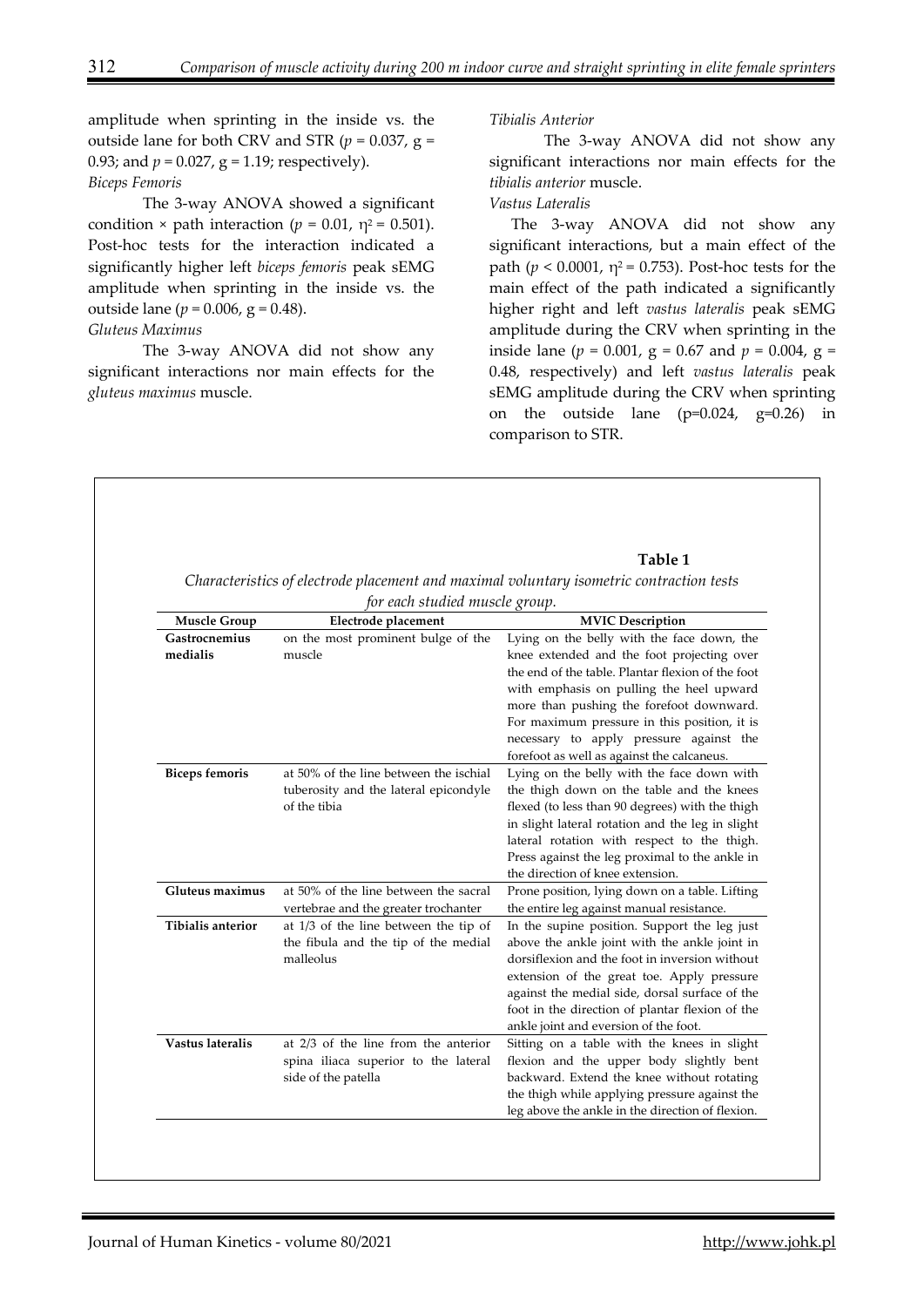|                                         |            | sEMG activity of the posterior thigh muscles [%MVIC – maximum<br>voluntary isometric contraction] |                           |                     |              |  |
|-----------------------------------------|------------|---------------------------------------------------------------------------------------------------|---------------------------|---------------------|--------------|--|
|                                         |            | <b>Inside Lane</b>                                                                                |                           | <b>Outside Lane</b> |              |  |
| <b>Muscle Group</b>                     | Path       | Right                                                                                             | Left                      | Right               | Left         |  |
| <b>Gastrocnemius</b><br><i>Medialis</i> | <b>CRV</b> | $139 \pm 29$                                                                                      | $166 \pm 18^{*}$          | $137 \pm 30$        | $142 \pm 30$ |  |
|                                         | <b>STR</b> | $126 \pm 22$ <sup>+</sup>                                                                         | $162 \pm 22**$            | $128 \pm 30$        | $136 \pm 20$ |  |
| <b>Biceps Femoris</b>                   | <b>CRV</b> | $115 + 21$                                                                                        | $129 \pm 30$              | $117 + 17$          | $127 \pm 25$ |  |
|                                         | <b>STR</b> | $118 \pm 27$                                                                                      | $132 \pm 27$ <sup>*</sup> | $113 \pm 24$        | $118 \pm 29$ |  |
| <b>Gluteus Maximus</b>                  | <b>CRV</b> | $100 \pm 26$                                                                                      | $110 \pm 31$              | $99 \pm 26$         | $102 \pm 29$ |  |
|                                         | <b>STR</b> | $105 \pm 25$                                                                                      | $107 \pm 33$              | $101 \pm 24$        | $111 \pm 44$ |  |
|                                         |            | * compared with the corresponding value to the outside lane condition;                            |                           |                     |              |  |
|                                         |            | $*$ compared with the right limb; $*$ compared with CRV                                           |                           |                     |              |  |

#### **Table 3**

|                          |            | Comparison of the peak sEMG amplitude $(\pm$ standard deviation) of the selected anterior thigh muscles.<br>sEMG activity of the Anterior Thigh Muscles [%MVIC - maximum<br>voluntary isometric contraction] |                          |             |                          |  |
|--------------------------|------------|--------------------------------------------------------------------------------------------------------------------------------------------------------------------------------------------------------------|--------------------------|-------------|--------------------------|--|
|                          |            |                                                                                                                                                                                                              | <b>Inside Lane</b>       |             | <b>Outside Lane</b>      |  |
| <b>Muscle Group</b>      | Path       | Right                                                                                                                                                                                                        | Left                     | Right       | Left                     |  |
| <b>Tibialis Anterior</b> | <b>CRV</b> | $57 \pm 22$                                                                                                                                                                                                  | $55 \pm 23$              | $60 \pm 24$ | $64 \pm 20$              |  |
|                          | <b>STR</b> | $50 \pm 22$                                                                                                                                                                                                  | $51 \pm 23$              | $61 \pm 24$ | $56 \pm 22$              |  |
| Vastus Lateralis         | <b>CRV</b> | $77 + 22$                                                                                                                                                                                                    | $76 \pm 29$              | $72 \pm 25$ | $73 \pm 26$              |  |
|                          | <b>STR</b> | $62 + 21$ <sup>+</sup>                                                                                                                                                                                       | $63 \pm 23$ <sup>+</sup> | $65 \pm 25$ | $66 \pm 26$ <sup>+</sup> |  |

*† compared with CRV* 

## **Discussion**

The main finding of this study was that the *gastrocnemius medialis* was the muscle in which peak sEMG amplitude varied the most depending on the conditions during the 200 m indoor sprint. Specifically, the peak sEMG amplitude of the left *gastrocnemius medialis* was significantly higher than that of the right one, during both curve and straight sprinting in the inside lane. Moreover, the peak sEMG amplitude of the left *gastrocnemius medialis*, as well as of the right one, was also significantly higher during sprinting in the inside lane compared to the outside lane. Considering

the *biceps femoris*, a significantly higher peak sEMG amplitude was recorded in the left leg when running in the inside vs. the outside lane. Moreover, significantly lower peak sEMG amplitude of both *vastus lateralis* muscles was registered during the straightaway than curve sprinting in the inside lane, and only for the left *vastus lateralis* muscle in the outside lane.

As suggested by Alt et al. (2015) the inside leg is responsible for stabilizing the movement in the frontal plane, whereas the outside leg provides and controls the motion in the horizontal plane during curve sprinting. Indeed, our results showed that the left (inside) and the right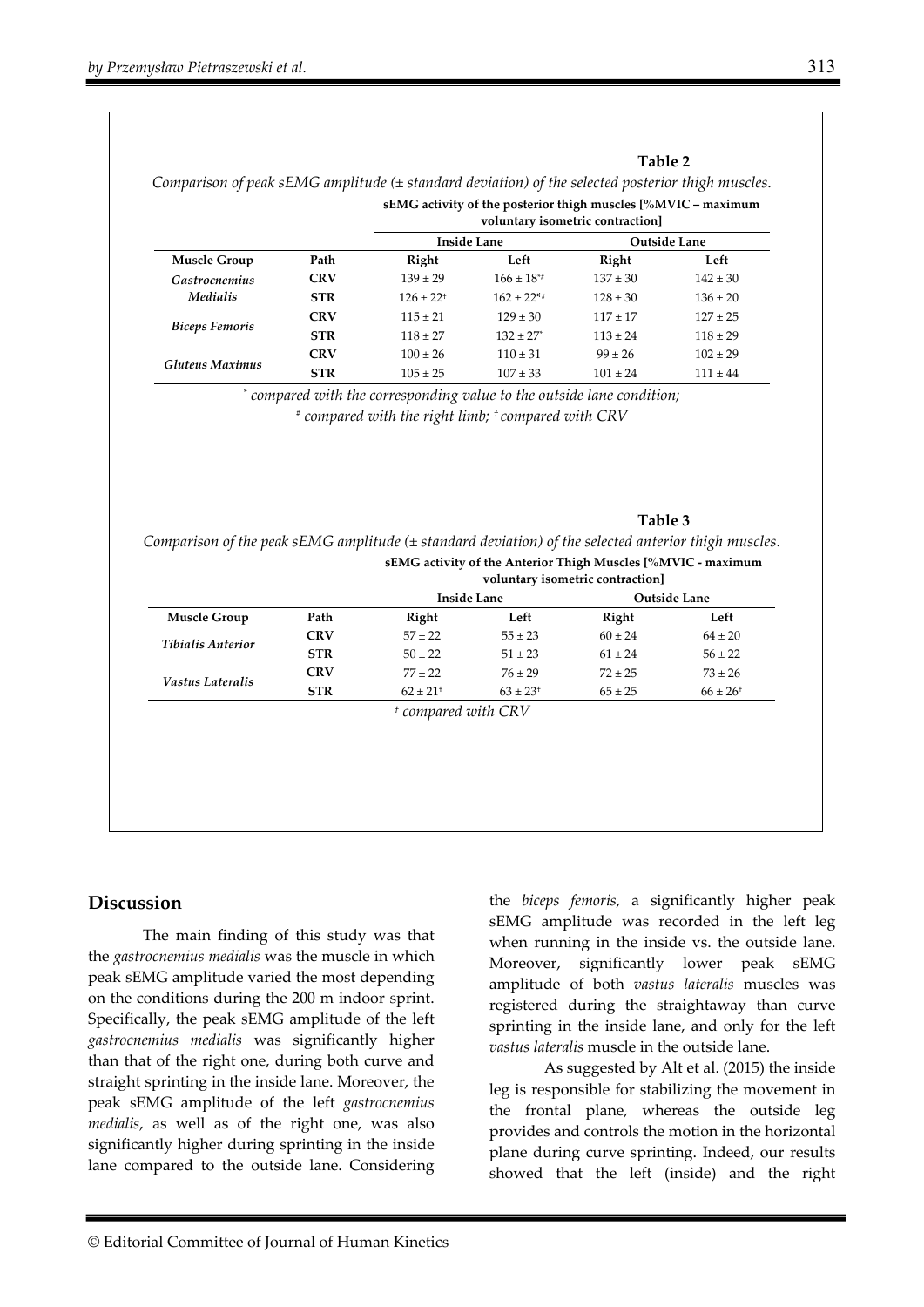(outside) leg had different roles during curve sprinting, however, it concerned the *gastrocnemius medialis* muscle during sprinting in the inside lane. The left *gastrocnemius medialis* peak sEMG amplitude was significantly greater than of the right one during curve sprinting in the inside lane, which was not observed in the outside lane. This may be caused by the greater radius in the outside lane than in the inside one, thus the curve is milder (Taboga and Kram, 2019). This explanation is partially confirmed by results of Chang and Kram (2007) who found that the ground contact time increased to compensate a decrease in vertical ground reaction force as the radius of the curve diminished. During acceleration on the curve, athletes have to overcome not only gravity, but also the centrifugal force (Chang and Kram, 2007). Therefore, they have to produce vertical ground reaction force and part of it transforms to mediolateral force in order to stabilize and manage the movement in the frontal plane by braking and changing direction (Alt et al., 2015; Chang and Kram, 2007). As a result, it might be considered a limiting factor for the generation of maximal vertical force which hinders performance (Ohnuma et al., 2018).

Interestingly, the increased peak sEMG amplitude of the left *gastrocnemius medialis* also persisted during the straight sprint section in the inside lane. Therefore, despite different demands in force distribution between sections, sprinters maintain a constant peak sEMG amplitude. Presumably, this could be due to the slope of the indoor track and that the acceleration phase starts at the curve (Bezodis et al., 2014; Cai et al., 2010). It has to be mentioned that the position of the starting blocks differs significantly between the inside and outside lanes. In the outside lane, the uphill sprinting part of the first curve is almost avoided and athletes take advantage of the downhill part at the end of the acceleration phase, whereas athletes starting from the inside lane have to cope with the very small radius of their curve and uphill running part. Hence, it could be speculated that the previous task affects muscle patterns during the subsequent phase of sprinting (in this case uphill running part on the curve section affects *gastrocnemius medialis* peak sEMG amplitude across the straight sprint section), perhaps due to an increasing level of muscle

fatigue (Enoka et al., 2011; Enoka and Duchateau, 2008). This phenomenon might be manifested by an increase in the peak sEMG amplitude in an attempt to maintain ground reaction force, as it was observed in the *gastrocnemius medialis* muscle in the present study. A similar trend of increasing peak sEMG amplitude of the left *gastrocnemius medialis* muscle in comparison to the right one was also noticed when sprinting in the outside lane, however, it did not reach statistical significance, which also indicates that the present findings may be explained by different demands during sprinting in the inside lane.

Surprisingly, our initial hypothesis was not confirmed and these differences in the peak sEMG amplitude pattern were not found in the other studied muscles (*biceps femoris, gluteus maximus, tibialis anterior, vastus lateralis*). Indeed, the expected trend of change could be seen in posterior thigh muscles, but it was not significant. Thus, it seems that the *gastrocnemius medialis* manages the force produced by them, but the magnitude of this phenomenon increases with the degree of the curve radius. It is also interesting that the *vastus lateralis* peak sEMG amplitude decreases during straight sprinting in comparison to curve sprinting under both conditions. Therefore, it seems that the effect of the slope and the radius can be dismissed. The peak sEMG amplitude of the *vastus lateralis* is significantly higher during the acceleration phase (curve sprinting), and then significantly decreases with increasing speed (straight sprinting). This is partially consistent with Cai et al. (2010) that when running uphill, lower limb muscles increase their activity, but knee extensors and the *gastrocnemius* exert even more effort compared to the knee flexors and the *tibialis anterior*. In contrast, during downhill running they are activated to a lesser degree due to the undergoing eccentric movement. This also may explain the lower right *gastrocnemius medialis* peak sEMG amplitude during straight sprinting comparison to curve sprinting (Cai et al., 2010).

Nonetheless, this study has several limitations which should be addressed. First of all, only the first two sections of the indoor sprint (first curve and first straightaway section of the 200-m indoor sprint) were considered. In addition, the external structure of the movement (i.e., ground reaction forces and motion analysis)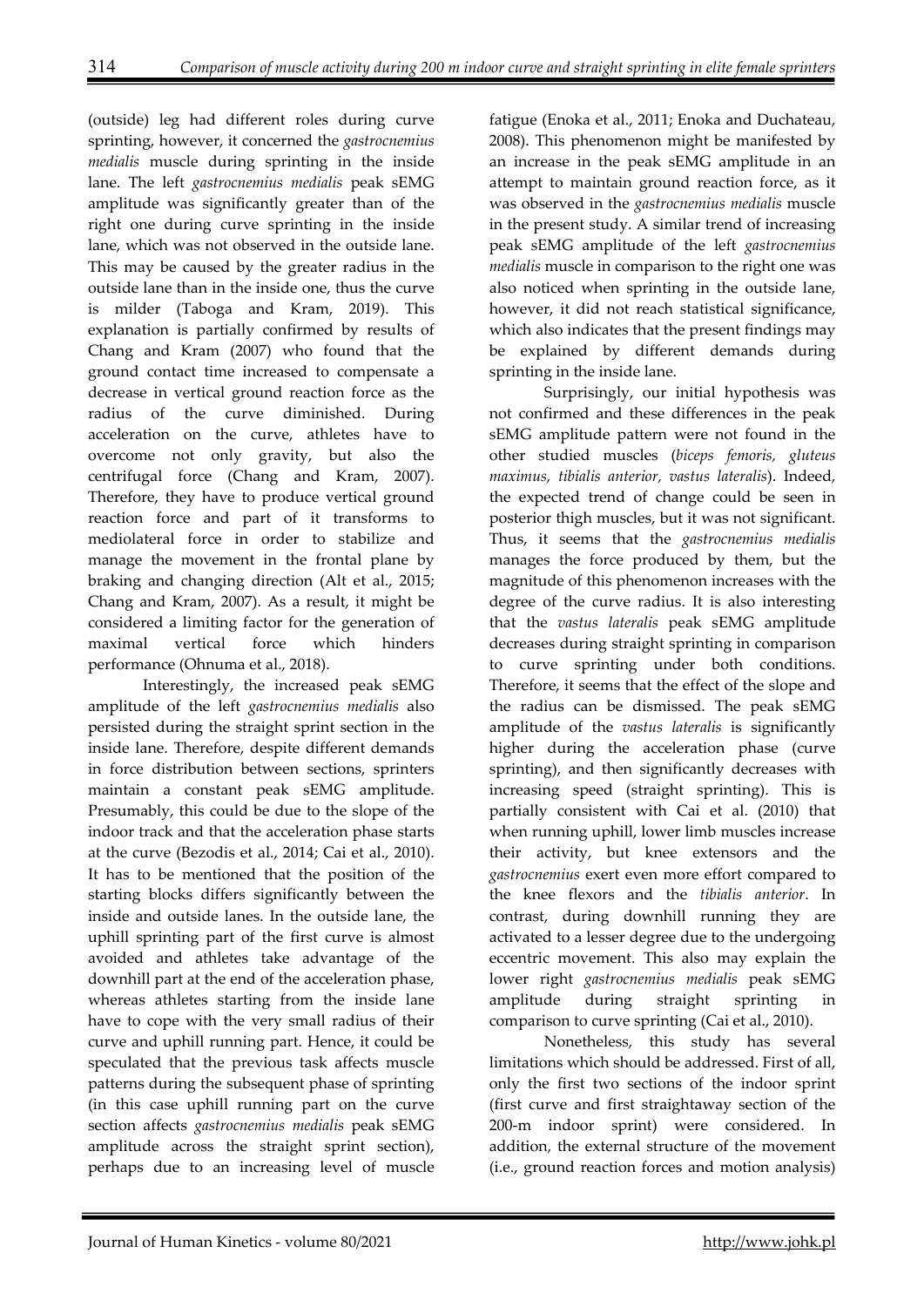was not investigated. Furthermore, the sEMG amplitude was analyzed only on the basis of peak values and our analysis did not consider adductor muscles and *gluteus medius* (main lateral stabilizer of the hip), *gastrocnemius lateralis*, and abdominal muscles. Future research should investigate a whole 200-m sprint (both curve and straightaway sections) as well as other distances among both females and males.

## **Conclusions**

It can be concluded that curve sprinting creates greater demands for the inner than the outer leg, but the degree of these requirements seems to depend on the radius of the curve, thus

significant changes were noted during sprinting in the inside lane, but not in the outside lane. However, this concerned the *gastrocnemius medialis* muscle only, which seems to manage the work of the rest of the lower limb muscles. Consequently, coaches and athletes should be aware that the *gastrocnemius medialis* of the inner leg is highly activated during curve sprinting in the inside lane, therefore, during training involving large volume of this type of activity, it may be exposed to overloading, and consequently increased risk of injury.

## **References**

- Alt, T., Heinrich, K., Funken, J., & Potthast, W. (2015). Lower extremity kinematics of athletics curve sprinting. *Journal of Sports Sciences*, *33*(6), 552–560. https://doi.org/10.1080/02640414.2014.960881
- Besomi, M., Hodges, P. W., Clancy, E. A., Van Dieën, J., Hug, F., Lowery, M., Merletti, R., Søgaard, K., Wrigley, T., Besier, T., Carson, R. G., Disselhorst-Klug, C., Enoka, R. M., Falla, D., Farina, D., Gandevia, S., Holobar, A., Kiernan, M. C., McGill, K., … Tucker, K. (2020). Consensus for experimental design in electromyography (CEDE) project: Amplitude normalization matrix. *Journal of Electromyography and Kinesiology*, *53*, 102438. https://doi.org/10.1016/j.jelekin.2020.102438
- Bezodis, N. E., Salo, A. I. T., & Trewartha, G. (2014). Lower limb joint kinetics during the first stance phase in athletics sprinting: Three elite athlete case studies. *Journal of Sports Sciences*, *32*(8), 738–746. https://doi.org/10.1080/02640414.2013.849000
- Cai, Z.-Y., Hsu, C.-C., Su, C.-P., Lin, C.-F., Lin, Y.-A., Lin, C.-L., & Hsu, M.-C. (2010). Comparison of lower limb muscle activation during downhill, level and uphill running. *Isokinetics and Exercise Science*, *18*(3), 163–168. https://doi.org/10.3233/IES-2010-0379
- Chang, Y.-H., & Kram, R. (2007). Limitations to maximum running speed on flat curves. *Journal of Experimental Biology*, *210*(6), 971–982. https://doi.org/10.1242/jeb.02728
- Churchill, S. M., Salo, A. I. T., & Trewartha, G. (2015). The effect of the bend on technique and performance during maximal effort sprinting. *Sports Biomechanics*, *14*(1), 106–121. https://doi.org/10.1080/14763141.2015.1024717
- Delecluse, C., Suy, E., & Diels, R. (1998). Effect of Curve and Slope on Indoor Track Sprinting. *16 International Symposium on Biomechanics in Sports (1998)*, 149–152.
- Enoka, R. M., Baudry, S., Rudroff, T., Farina, D., Klass, M., & Duchateau, J. (2011). Unraveling the neurophysiology of muscle fatigue. *Journal of Electromyography and Kinesiology*, *21*(2), 208–219. https://doi.org/10.1016/j.jelekin.2010.10.006
- Enoka, R. M., & Duchateau, J. (2008). Muscle fatigue: What, why and how it influences muscle function: Muscle fatigue. *The Journal of Physiology*, *586*(1), 11–23. https://doi.org/10.1113/jphysiol.2007.139477
- Ferro, A., & Floria, P. (2013). Differences in 200-m Sprint Running Performance Between Outdoor and Indoor Venues. *Journal of Strength and Conditioning Research*, *27*(1), 83–88. https://doi.org/10.1519/JSC.0b013e31824f21c6
- Filter, A., Olivares-Jabalera, J., Santalla, A., Morente-Sánchez, J., Robles-Rodríguez, J., Requena, B., & Loturco, I. (2020). Curve Sprinting in Soccer: Kinematic and Neuromuscular Analysis. *International Journal of Sports Medicine*, a-1144-3175. https://doi.org/10.1055/a-1144-3175
- Hermens, H. J., Freriks, B., Disselhorst-Klug, C., & Rau, G. (2000). Development of recommendations for SEMG sensors and sensor placement procedures. *Journal of Electromyography and Kinesiology*, *10*(5), 361–374. https://doi.org/10.1016/S1050-6411(00)00027-4